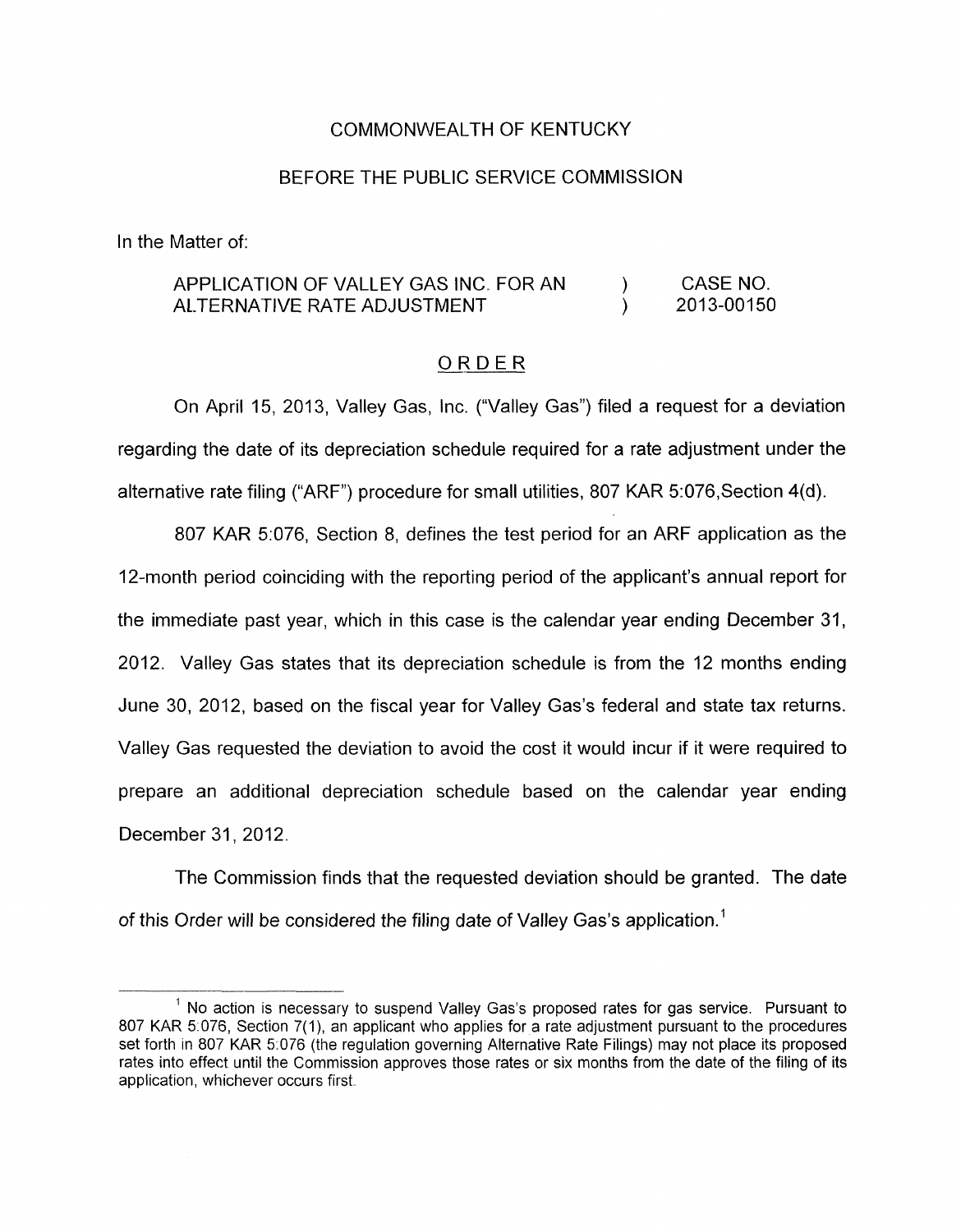# IT IS THEREFORE ORDERED that

1. Valley Gas's request to deviate from 807 KAR 5:076, Section 8, as described herein, is granted.

2. For procedural purposes, today's date shall be considered the date that Valley Gas's application is considered filed.

By the Commission



ATTEST:

Comm D. Lunwell<br>Executive Director

Case No. 2013-00150